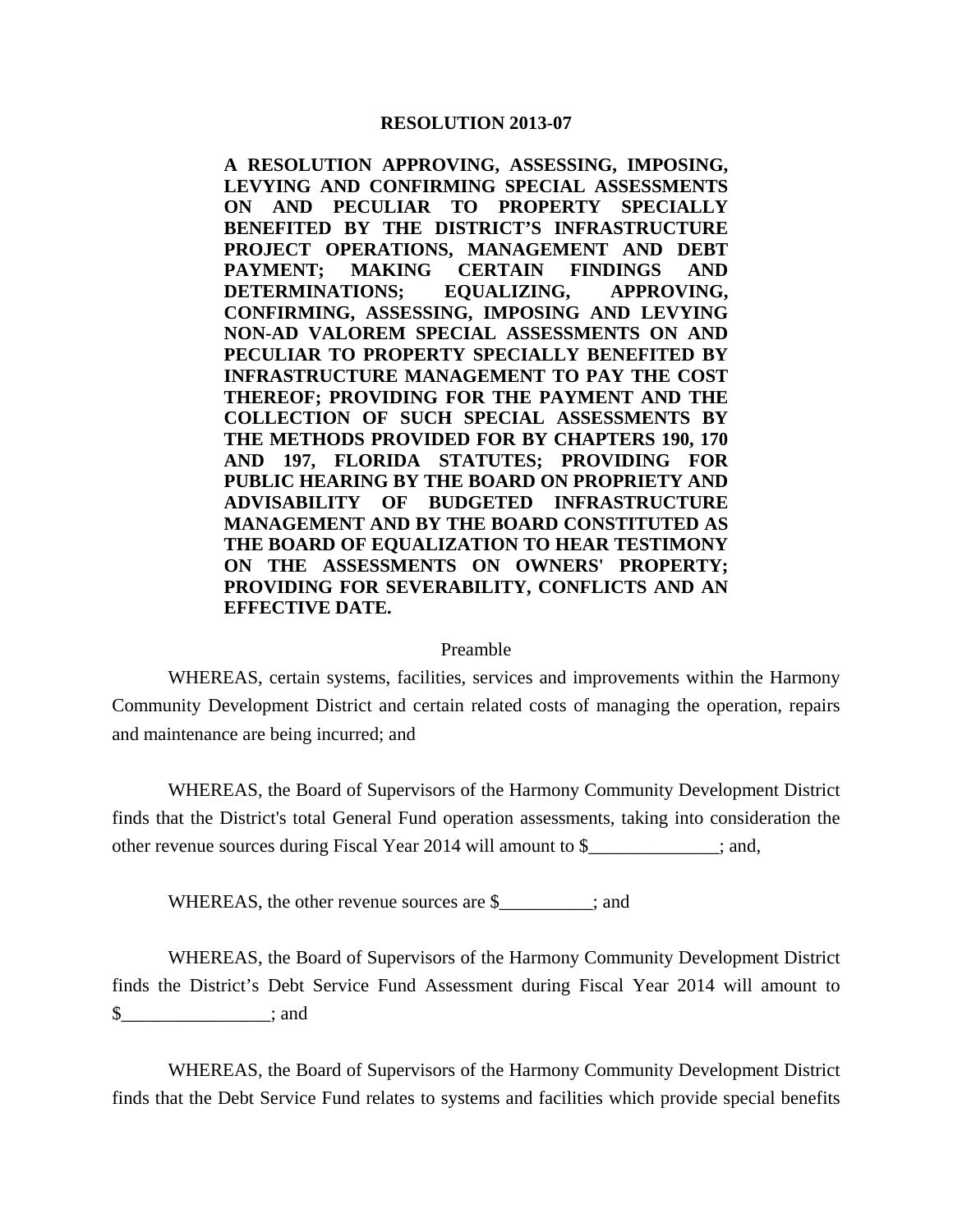peculiar to certain property within the District based on the applicable assessment methodology; which is on file with the District Manager and

 WHEREAS, the Board of Supervisors of the Harmony Community Development District finds that the non-ad valorem special assessments it imposes and levies by this Resolution for operations and maintenance for debt amortization on the parcels of property involved will reimburse the District for certain special and peculiar benefits received by the property flowing from the maintenance of the systems, facilities and services apportioned in a manner that is fair and reasonable, in accordance with the applicable assessment methodology; and

 WHEREAS, the District Board understands that while this Resolution imposes and levies only the maintenance assessments for 2014, the Chair of the District or the designee of the Chair, shall certify a total Non-Ad Valorem Assessment Roll in a timely manner to the State Constitution's Tax Collector in and for the Osceola County political subdivision for collection to include all assessments imposed, levied and approved by the District on the property including those for debt service as well as for special maintenance assessments using the uniform methodology; and

 WHEREAS, the District Board understands further that all assessments collected by the District Manager shall not be pursuant to the uniform methodology; and

 WHEREAS, notice of this Board meeting and Public Hearings was given by publication and also by US Mail written to all property owners pursuant to law; and

 WHEREAS, the approved 2013-2014 Budget was adopted by the Board on August 29, 2013; and

 WHEREAS, the noticed proposed operations and maintenance assessments and debt assessments are based upon and consistent with that certain Assessment Methodology adopted and used by the Board on \_\_\_\_\_\_\_\_\_\_\_\_\_\_\_\_\_\_\_\_\_\_\_\_\_ as confirmed by the Board on August 29, 2013; and

 WHEREAS, the Board conducted the noticed Public Hearing on the propriety and advisability of the proposed increased assessments to pay for infrastructure management and the Public Hearing, sitting as the Board of Equalization, on any complaints and testimony by owners on the assessments on their property.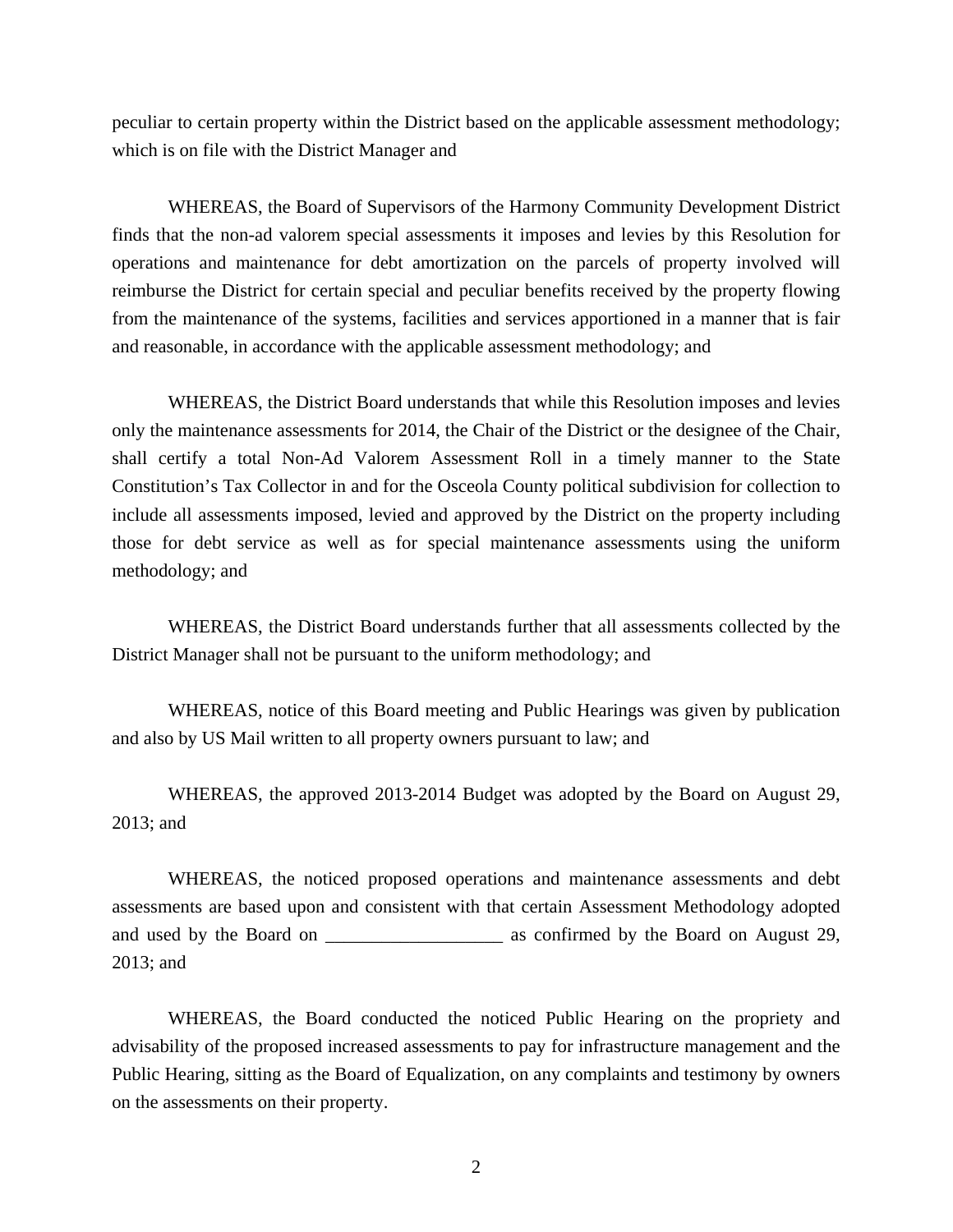## **NOW, THEREFORE, BE IT RESOLVED BY THE BOARD OF SUPERVISORS OF THE HARMONY COMMUNITY DEVELOPMENT DISTRICT OF OSCEOLA COUNTY, FLORIDA;**

Section 1. All the whereas clauses are incorporated herein and are dispositive.

 Section 2. A special assessment for maintenance as provided for in Section 190.021(3), Florida Statutes, (hereinafter referred to as assessment) is hereby imposed and levied on the platted lots within the District and on un-platted land within the District if applicable.

 Section 3. That the collection and enforcement of the aforesaid assessments under the supervision of the Florida Department of Revenue on platted and non-platted lots shall be by the Tax Collector and shall be at the same time and in like manner as ad valorem taxes and subject to all ad valorem tax collection and enforcement procedures which attend the use of the official annual tax notice using the uniform method.

 Section 4. The maintenance special assessments on platted lots in the District will be combined with the debt service non-ad valorem assessments which were imposed, levied and certified as a total amount on the Non-Ad Valorem Assessment Roll to the Osceola County Tax Collector by the designee of the Chair of the Board on compatible medium no later than September 15, 2013, which shall then be collected by the Tax Collector on the tax notice along with other non-ad valorem assessments from other local governments and with all applicable property taxes to each platted parcel of property. Any maintenance assessment imposed and levied on un-platted lands will be collected by the District Manager.

 Section 5. The proceeds therefrom shall be distributed to the Harmony Community Development District.

 Section 6. The Chair of the Board of the Harmony Community Development District designates the District Manager to perform the certification duties; both the roll to be collected by the Tax Collector and the roll to be collected by the District.